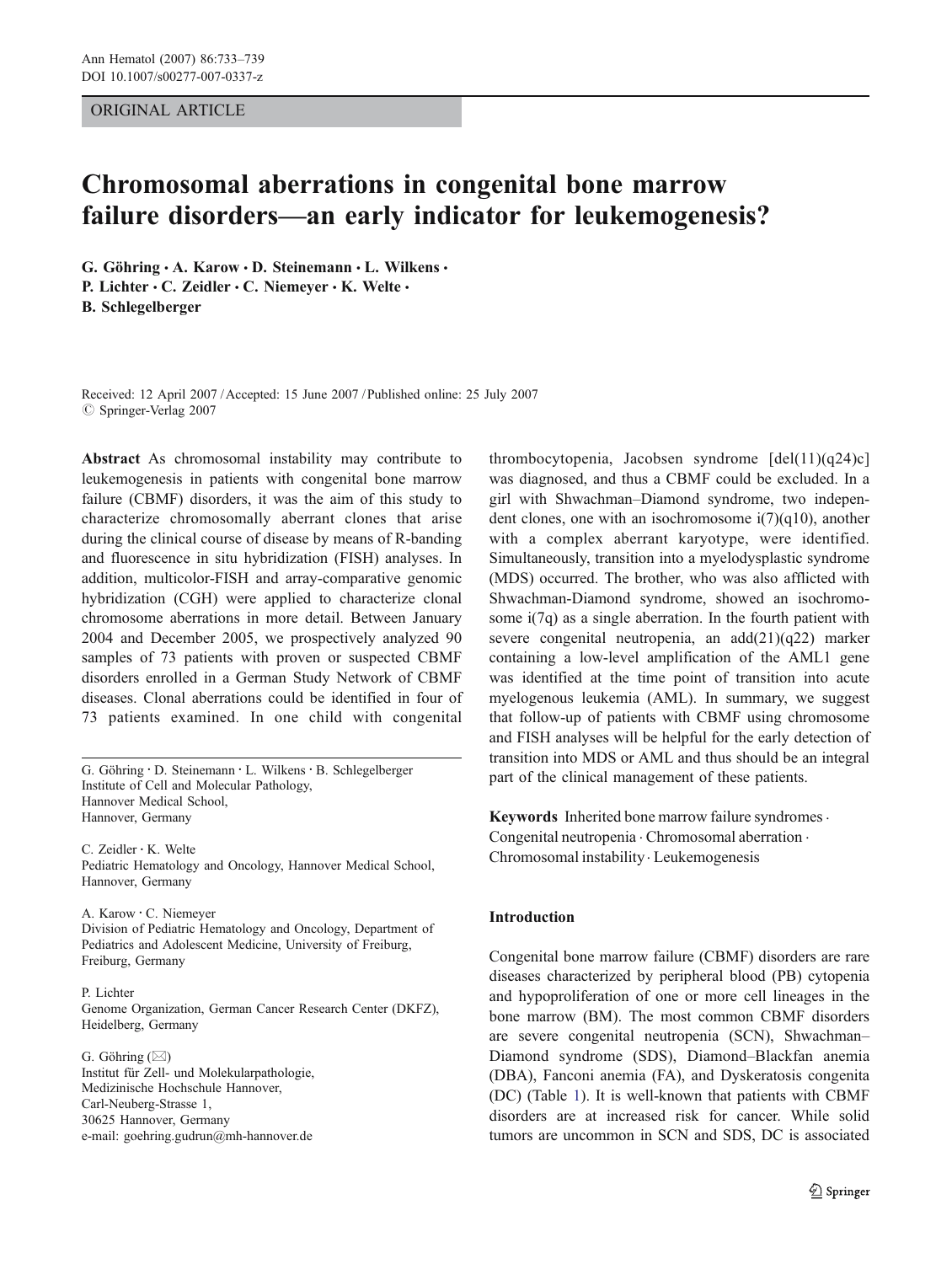| Affected cell<br>lineage | Name        | Inheritance | Genes involved                                           | Risk of developing<br>leukemia | Typical chromosomal aberrations in<br>malignant clone |
|--------------------------|-------------|-------------|----------------------------------------------------------|--------------------------------|-------------------------------------------------------|
| All three                | FA          | AR          | 11 FANC genes                                            | $10\%$ (75% <sup>a</sup> )     | add(3q)                                               |
| lineages                 | <b>SDS</b>  | AR          | SBDS $(7q11)$                                            | $5 - 44\%$                     | $i(7q)$ /-7/del(7q)                                   |
|                          | DC          | $AD/AR + X$ | hTERC, DKC1 $(Xq28)$                                     | $(9\%^b)$                      | Unbalanced translocations                             |
|                          | <b>CAMT</b> | AR          | c-MPL $(1p34)$                                           | Unknown                        | Unknown                                               |
| Red cells                | <b>DBA</b>  | AD/AR       | RPS19 (19q13.2), unidentified<br>$2.5\%$<br>gene on 8p23 |                                | Involve chromosomes 1 and 19                          |
| Granulocytes             | <b>SCN</b>  | AD/AR       | $ELA2$ (19q)/unidentified gene                           | $>20\%$                        | $-7/+8/+21$                                           |
| Platelets                | <b>TAR</b>  | AR          | Unknown                                                  | Unknown                        | Unknown                                               |

<span id="page-1-0"></span>Table 1 Overview of congenital bone marrow failure disorders

AD autosomal dominant, AR autosomal recessive, CAMT congenital amegakaryocytic thrombocytopenia, DBA Diamond–Blackfan anemia, DC Dyskeratosis congenita, FA Fanconi anemia, SCN severe congenital neutropenia, SDS Shwachman–Diamond syndrome, TAR thrombocytopenia

with absent radii,  $X$  X-linked  $a$ <sup>a</sup> Risk of developing cancer at the age of 45

<sup>b</sup> lifetime risk of developing cancer

with a 9% lifetime risk of solid neoplasia, specifically esophageal and pancreatic cancer [[1\]](#page-6-0), and in FA the risk of solid tumors is 9% [[2\]](#page-6-0).

In addition to solid tumors, all patients with CMBF are at increased risk for hematopoietic neoplasia. About 12% of patients with SCN [\[3](#page-6-0), [4](#page-6-0)], up to 44% of patients with SDS [\[5](#page-6-0)], 2.5% of patients with DBA [[6\]](#page-6-0), 15% of patients with FA [[7\]](#page-6-0), and 3% of patients with DC [[1\]](#page-6-0) will develop myelodysplastic syndrome (MDS) or acute myeloid leukaemia (AML). In these secondary neoplasias, monosomy 7, deletion in 7q, trisomy 8, and trisomy 21 are the most common chromosomal abnormalities [\[1\]](#page-6-0). Approximately 50% of the SCN patients with MDS/AML and a chromo-somal aberration carry a monosomy 7 [\[4](#page-6-0)], and about  $40\%$ of SDS with hematopoietic neoplasia have monosomy 7 or other structural aberrations of chromosome 7 [[5\]](#page-6-0).

Interestingly, the different CBMF disorders can also acquire specific chromosomal abnormalities. In SDS, 24% of patients with chromosomal aberrations show an isochromosome 7q [\[5](#page-6-0), [8\]](#page-6-0), and in FA, gains of the distal part of 3q are associated with an increased risk of developing leukemogenesis and again are often associated with monosomy 7 [\[9](#page-6-0)]. While in CBMF disorders all chromosomal abnormalities are acquired, there are some less common congenital hematopoietic conditions in which a constitutional chromosome aberration results in disturbed maturation of precursor cells and PB cytopenia. To investigate the development of chromosomal instability and chromosomally aberrant clones during the clinical course of CBMF disorder, we studied 90 samples from 73 patients using cytogenetic and molecular cytogenetic methods.

# Materials and methods

#### Patients

Between January 2004 and December 2005, samples of 73 patients with proven or suspected CBMF disorders (Table 2) were analyzed in the reference laboratory. Median age was 10.5 years (range 1 month to 53 years). Sixteen patients were analyzed at two different time points, and one patient was analyzed at three time points.

### Chromosome banding analysis

After a short-term culture of 12–72 h, metaphases of BM and PB were prepared according to standard procedures. Fluorescence R-banding using chromomycin A3 and

Table 2 Clinical characteristics of the patients with proven or suspected congenital bone marrow failure disorders

| Disorder               | No. of patients | Median age | <b>Sex</b>                            | No. of follow-up studies | No. of analyses |
|------------------------|-----------------|------------|---------------------------------------|--------------------------|-----------------|
| <b>SCN</b>             | 33              | 106/12     | $17 \frac{\circ}{4}$ / 16 $\circ$     | 8                        | 41              |
| TAR? CAMT?             | 10              | 71/12      | 69/43                                 |                          |                 |
| <b>SDS</b>             | 10              | $10\,9/12$ | $6 \frac{9}{4}$ $\sqrt{4}$            |                          | 12              |
| <b>DBA</b>             | 4               | 17 2/12    | $1 \, \n\mathcal{Q}/3 \, \mathcal{S}$ |                          |                 |
| Suspected BMF disorder | 16              | 9 10/12    | 7Q/9S                                 |                          |                 |
| Total                  |                 | 11 7/12    | 37 $9/36$ $\delta$                    | 17                       | 90              |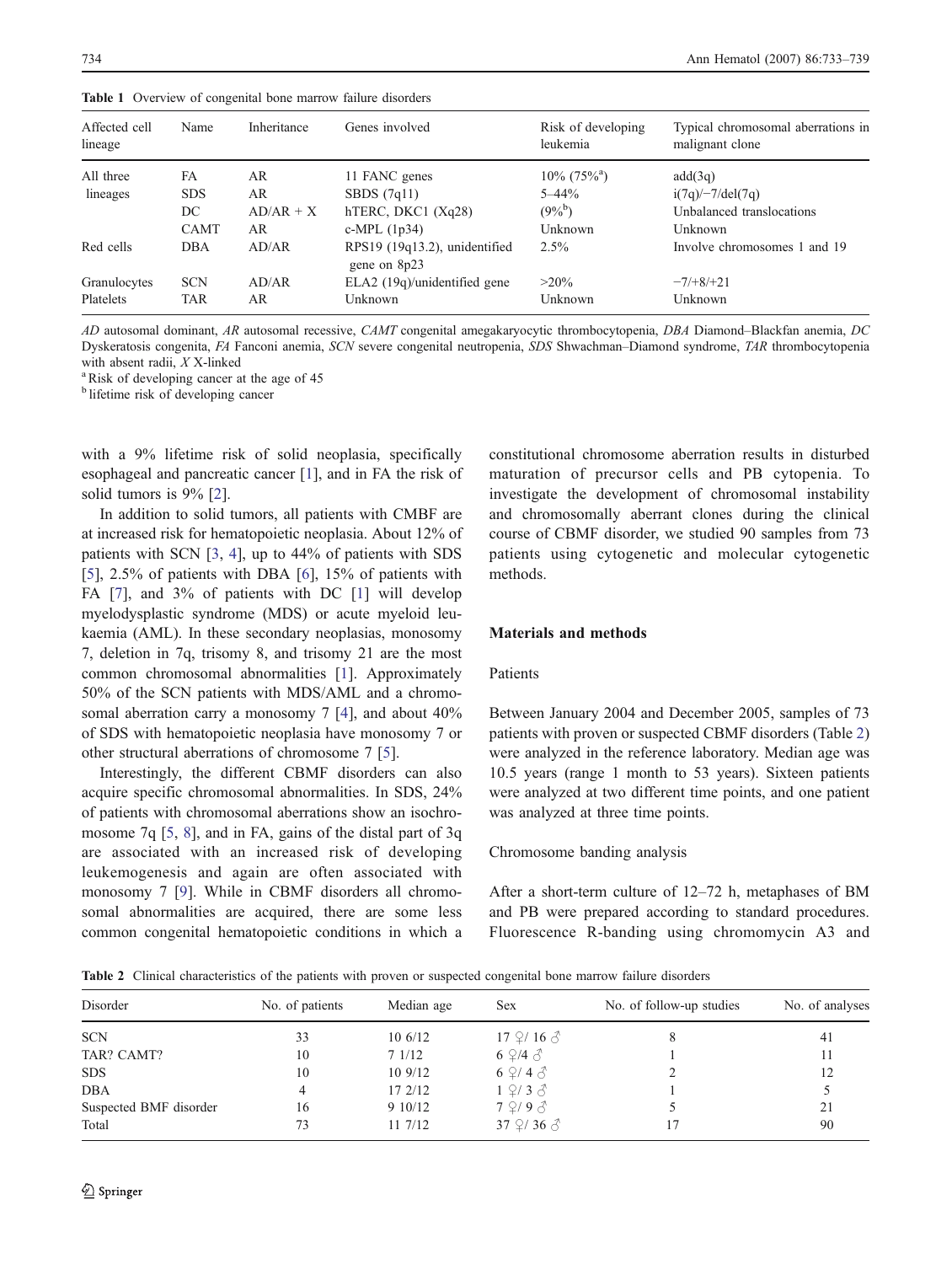<span id="page-2-0"></span>methyl green was performed as described in detail earlier [\[10](#page-6-0)]; 18 to 25 metaphases were analyzed in each case. Karyotypes were described according to the International System for Human Cytogenetic Nomenclature (ISCN) [[11](#page-6-0)]. A complex karyotype was defined as three or more clonal aberrations.

# FISH analysis

In all patients, fluorescence in situ hybridization analyses (FISH) on interphase nuclei were performed using probes for the centromeres of chromosome 7 and chromosome 8 and for the locus 7q31 as described earlier [[12](#page-6-0)]. Depending on the cytogenetic aberrations detected, a break-apart probe for the MLL locus in 11q23, probes for the ATM locus in 11q22–q23, for the subtelomeric region of 11q, and for the AML1 gene in 21q22 were applied (all probes supplied by Abbott, Wiesbaden, Germany). At least 100 interphase nuclei were analyzed for each probe. Cut-off levels were evaluated by analyzing at least 1,000 cells from ten healthy donors and lay between 5 and 10% (data not shown).

#### M-FISH analysis

In three samples with clonal aberrations, multiplex-FISH (M-FISH) analysis was carried out using an M-FISH kit (MetaSystems, Altlussheim, Germany). The M-FISH procedure was performed according to the manufacturer's instructions. Fluorochromes were sequentially captured using specific single-band pass filters in a Zeiss Axioplan 2 microscope (Zeiss, Jena, Germany). M-FISH ISIS software (MetaSystems) was used for image analyses. At least five metaphase cells from each patient were analyzed.

# Array-CGH

DNA-chips containing 6,251 individual BAC/PAC clones were used. They had a resolution of at least 1 Mb up to 100 kb for chromosome regions recurrently involved in human tumors as well as for regions containing known

tumor suppressor genes and oncogenes [\[13](#page-6-0)]. Isolation and labeling of DNA, spotting of DNA probes and hybridization procedures were performed as described previously [\[13](#page-6-0)].

Image analysis was performed using a dual laser scanner and the GenePix Pro 4.0 imaging software (GenePix 4000 A; Axon Instruments, Union City, CA, USA). Two simultaneous scans of each array were obtained at a wavelength of 635 and 532 nm. DNA spots were automatically segmented, local background was subtracted and the intensity ratio of the two dyes was calculated for each spot using standard settings from GenePix Pro 4.0 software. Data normalization and analysis was performed using software packages marray and aCGH from R software3 ([http://www.r-project.org\)](http://www.r-project.org). Raw fluorescence intensity values were normalized by applying the print-tip LOESS normalization function. Spot quality criteria were set as foreground to background >3.0 and SD of triplicates <0.2. For breakpoint calling, the software aCGHSmooth was used [[14](#page-6-0)].

# Results

In 88 of the 90 samples analyzed, metaphase cytogenetics was successful. In two patients with SCN, no metaphases were obtained, most probably due to a low cell number (less than 4 and  $10 \times 10^6$  cells, respectively). Altogether, 83 samples showed a normal karyotype and normal signal constellations in FISH analyses. Clonal chromosomal aberrations were detected in four patients, including one with a constitutional aberration (Table 3).

Patient 1 was a mature newborn with petechiae, cerebral bleeding, cardiac defect, and facial dysmorphologies [[15\]](#page-6-0). Platelet count was  $26,000/\mu$ l. In the BM aspirate micromegakaryocytes were prominent. To prevent further bleeding, platelet transfusions were administered regularly. In the first chromosome analysis performed at the age of 2 weeks, a terminal deletion in chromosome 11 was detected cytogenetically (Fig. [1a](#page-3-0),b). To narrow down the breakpoint, FISH probes specific for the ATM locus in 11q22–q23 and

Table 3 Patients with proven or suspected congenital bone marrow failure disorders and chromosomal aberrations

| Patient | Age at<br>analysis | Sex      | <b>Diagnosis</b>     | Hematological<br>neoplasia | <b>ISCN</b> karyotype                                                                                                           |
|---------|--------------------|----------|----------------------|----------------------------|---------------------------------------------------------------------------------------------------------------------------------|
|         | 2 weeks            | $\Omega$ | Jacobsen<br>syndrome | $\overline{\phantom{0}}$   | 46, XX, del(11)(q24)c[15]                                                                                                       |
| 2       | 6 years            | ¥        | <b>SDS</b>           | AML                        | $46, XX, i(7)(q10)[2]/45~47, XX, + der(2)t(2;17)(p14;q11), der(3;12)(q10;q10),$<br>$-5,+12,-13,-17,del(20)(q11)[cp10]/46,XX[6]$ |
| 3       | 8 years            | 8        | <b>SDS</b>           |                            | $46, XY, i(7)(q10)$ [4]/46,XY[11]                                                                                               |
| 4       | 2 y                | 8        | <b>CN</b>            | bilineage<br>leukemia      | 46,XY,add(21)(q22) [19]/46,XY,+21 [1]                                                                                           |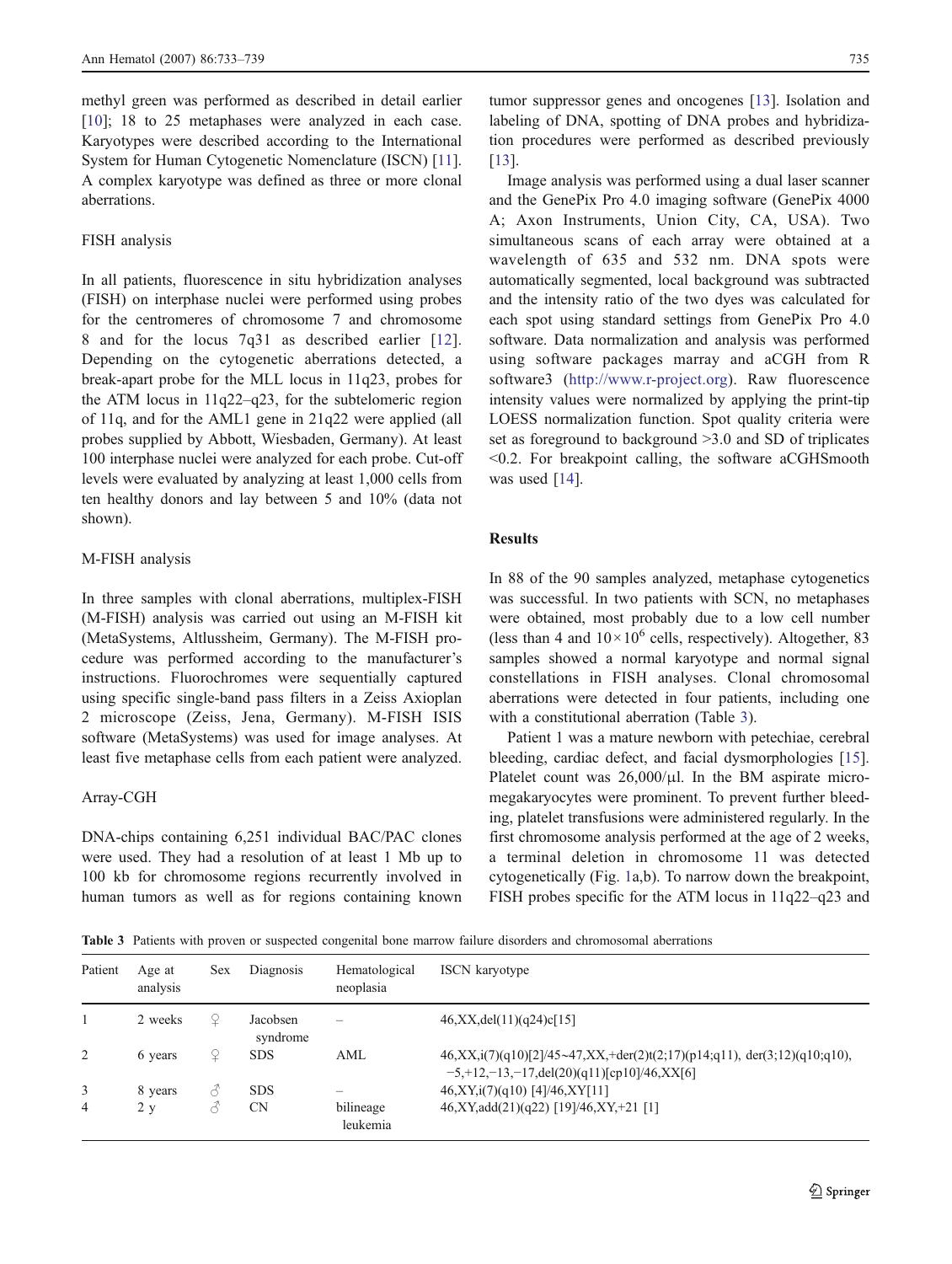$-0.75$  $-1$ 

<span id="page-3-0"></span>

Fig. 1 Karyogram of patient 1 with Jacobsen syndrome (a). As shown in more detail, a terminal deletion in the long arm of a chromosome 11 was detectable (b). This deletion was confirmed by FISH using a telomere-specific probe revealing loss of one red signal in all nuclei analyzed (c). Plot of array-CGH for chromosome 11

demonstrates the log2 fluorescence intensity ratios of each BAC/PAC against the chromosomal position. An 8.2-Mb region 11q24.2 to qtel starting at PAC clone RP11-432I22 (Mb 125, 8) is deleted (red arrow) (d)

for the subtelomeric region in 11q were used (Fig. 1c). FISH analysis confirmed the terminal deletion and a breakpoint distal to the ATM locus. Array-CGH precisely determined the breakpoint to 11q24, 8.2 Mb (Fig. 1d). Based on these findings, the diagnosis of Jacobsen syndrome was made [\[15](#page-6-0)].

Patient 2 was a 7-year-old girl suffering from SDS. When her clinical condition deteriorated, pancytopenia was noted. Myelofibrosis, dyserythropoiesis, and dysmegakaryopoiesis in the BM biopsy indicated MDS. Until that time point, no therapy was received. Two independent chromosomally aberrant clones were identified, one clone with an isochromosome 7q  $[i(7)(q10)]$ , another clone with a complex aberrant karyotype (Fig. [2](#page-4-0)). It contained an additional derivative chromosome 2 resulting from a translocation with a chromosome 17, a derivative chromosome resulting from a whole-arm translocation between the long arms of chromosomes 3 and 12, an additional chromosome 12, monosomies 5, 13 and 17, and a deletion in the long arm of chromosome 20. Thus, there were net losses of 3p, 5p, 5q, 17p, and 20q and net gains of 2q and

12q. An additional M-FISH analysis did not detect any further cryptic aberrations. An allogeneic hematopoietic stem cell transplantation (HSCT) was performed, and complete remission with complete donor chimerism (male into female) was demonstrated cytogenetically 4 months after HSCT.

Patient 3 is the 10-year-old brother of patient 2, also diagnosed with SCS. No treatment was given. Cytogenetic analysis demonstrated clonal isolated isochromosome 7q [i(7)(q10)]. Cytogenetic evaluation of parental PB excluded a constitutional aberration. Eight months after the first detection of the abnormal clone, there was no evidence of hematological neoplasia.

Patient 4 was a boy with SCN on G-CSF treatment. He was 1 year old when he had a control BM morphological examination performed, which did not show any evidence of MDS/AML. Cytogenetic analysis at the same time revealed a normal karyotype. Two years later, AML was suspected clinically. Cytogenetic analysis at this time showed additional genetic material of unknown origin in the long arm of chromosome 21 (Fig. [3](#page-4-0)a,b), and one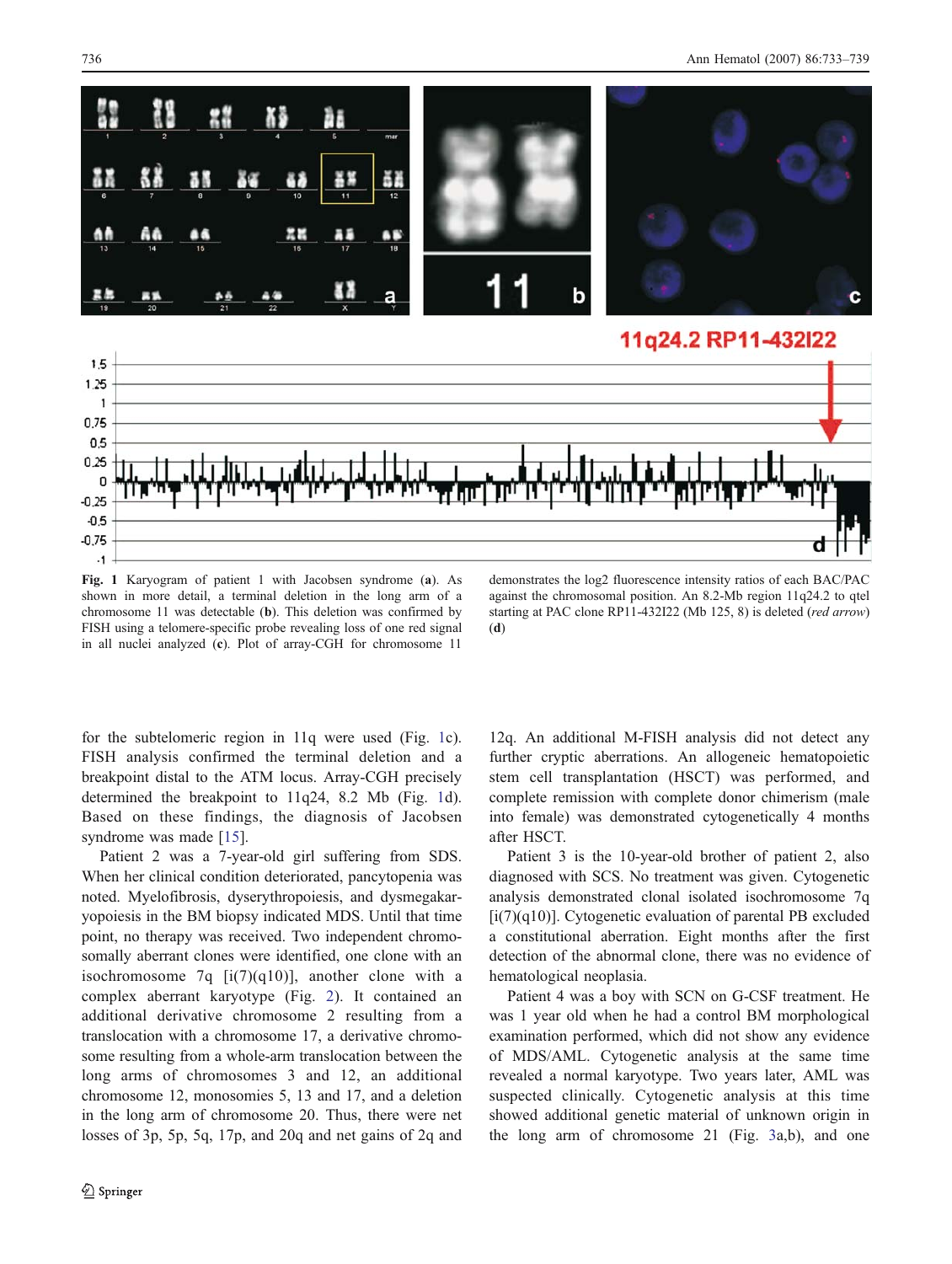<span id="page-4-0"></span>

Fig. 2 Karyogram of the complex aberrant clone of patient 2 with Shwachman–Diamond syndrome (a) (for ISCN karyotype, see Table [3\)](#page-2-0). The derivative chromosome 2 (b), the whole-arm translocation between 3q and 12q (c), and the deletion of 20q (d) are demonstrated. Monosomy 5 is not present in this metaphase; loss of

chromosome 13 is due to a technical defect. Karyogram of the second independent clone of patient 2 (e). As shown in more detail, an isolated isochromosome of the long arm of chromosome 7 was detected (f)

metaphase indicated trisomy 21. FISH using a locusspecific probe for AML1 gene in chromosome 21q22 (Fig. 3c) detected a low-level amplification with up to five signals in 93% of interphase nuclei. By morphological and cytochemical analyses, two population of blasts were identified. Within the bone marrow, 33% of the blasts showed lymphoid characteristics and 67% of the blasts showed myeloid characteristics. Based on these findings and additional clinical data, secondary bilineage leukemia was diagnosed after the EGIL classification (European



Fig. 3 Karyogram of patient 4 with severe congenital neutropenia (a). As shown in more detail, a derivative chromosome 21 was present (b). As demonstrated by FISH analysis (c) with a locus-specific probe for

the AML1 gene in 21q22, there is a low-level amplification with up to five signals of this locus (red signals: 8q22 [ETO, used as an internal control], green signals: label 21q22 [AML1])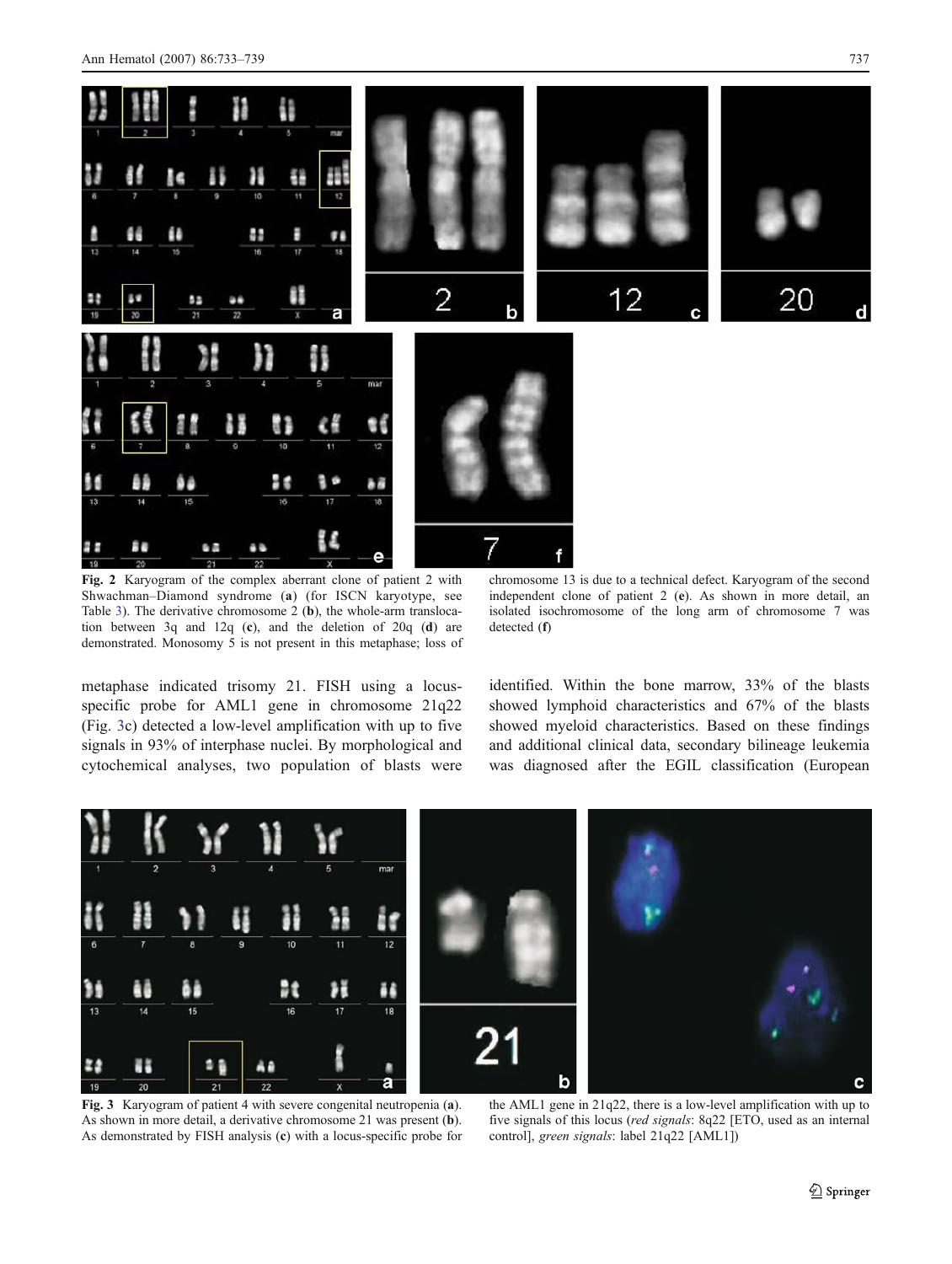Group for the Immunological Characterization of Leukemia). The child achieved complete cytogenetic remission with intensive chemotherapy according to the AML-BFM-2004 protocol.

# Discussion

Modern supportive therapy can enable young patients suffering from CBMF disorders to live a relatively normal life. However, CBMF patients, and specifically those with SCN, SDS, and FA, are at increased risk for hematopoietic neoplasia. Therefore, close monitoring of PB and BM is of the utmost importance. Although little is known about the mechanisms of leukemogenesis, it is evident that chromosome abnormalities play a major role in the development of hematological neoplasias. Currently, only a few data have been reported on the incidence of chromosomal abnormalities and their relation to leukemogenesis in patients with CBMF. In particular, there are no reports on longitudinal studies of defined cohorts of patients with CBMF disorders. In this paper we report on 73 patients with proven or suspected CBMF enrolled in a surveillance program to study chromosome banding and FISH analyses.

Chromosomal abnormalities were noted in 4/73 (5.5%) patients studied. In the first patient, a neonate suspected of suffering from CBMF disorder, an 8.2-Mb terminal deletion of 11q24 was detectable by cytogenetics, array-CGH, and FISH analysis. Loss of this region is known to be associated with growth and mental retardation, dysmorphia, and with isoimmune thrombocytopenia [[16\]](#page-6-0). This syndrome was first described by Jacobsen et al. [[22\]](#page-6-0). The responsible gene or genes located in 11q23 have not been identified so far. Because in most of these cases thrombocytopenia disappears during childhood, patients achieve a normal life span. In summary, in this patient, cytogenetic studies were important to exclude a CBMF disorder. Because Jacobsen syndrome is not associated with leukemia or MDS, follow-up BM examinations could be avoided.

Most likely due to small numbers, none of the patients with chromosomal aberrations showed monosomy 7. However, in the SCN patient, the second most frequent chromosome aberration in SCN, trisomy 21, was noted in one metaphase. The majority of metaphases showed a structurally aberrant chromosome 21 with a low-level amplification of AML1, which has not been reported in CBMF disorder-associated leukemia yet. AML1 amplifications are known to rarely occur in childhood acute lymphoblastic leukemia and in AML in adulthood and are associated with poor prognosis, in agreement with the diagnosis with a bilineage leukemia in this patient [\[9](#page-6-0), [17](#page-6-0)–[19](#page-6-0)].

In SDS, isochromosome 7q resulting in a trisomy 7q and a monosomy 7p can be noted in approximately 24% of patients [[8\]](#page-6-0). According to these findings we found an isochromosome 7q in 2/10 (20%) patients with a SDS. In the ten SDS patients analyzed in this study, we found a pair of siblings both harboring the same aberration. Moreover, the girl revealed a second and independent clone without  $[i(7)(q10)]$  but with a complex aberrant karyotype. In myeloid neoplasia, aberrations on chromosome 7 like monosomy 7 or deletions in 7q are generally associated with a poor prognosis. Interestingly, in SDS patients, the presence of an isochromosome 7q appears to have an inhibiting effect on leukemogenesis [[20,](#page-6-0) [21\]](#page-6-0). These patients do not show classical myelodysplastic features, seem not to transform to AML and rarely develop secondary aberrations [\[20](#page-6-0)]. Isochromosomes are formed by misdivision of the centromere, which is interesting because the SDS gene is mapped to the pericentric region of chromosome 7 (7p12– q11). Mutations in the SDS gene may predispose to isochromosome formation or isochromosome 7q may disrupt the gene [\[20](#page-6-0)].

Myeloid neoplasia in children with CBMF disorders can be cured by HSCT when treated early in the clinical course. By morphology alone, the early stages of neoplasia can be difficult to diagnose because trilineage dysplasia is not only a feature of MDS but also noted in most CBMF disorders. Therefore, the detection of clonal chromosome aberrations, although not necessarily proof of the malignant nature of the disease, may be very helpful for clinical decision making. Interestingly, cytogenetic aberrations were noted with standard metaphase analysis in all four positive cases without the need for additional cytogenetic studies. However, an additional FISH analysis for the most frequent aberrations found in patients with CBMF disorders like monosomy 7, deletion in 7q, and trisomy 8 is recommended to detect small clones as well as having a baseline for quantitative measurements during follow up. Possibly with the exception of children with SDS and isochromosome 7q, all other patients with CBMF disorders and chromosomal abnormalities will require frequent follow-up investigations and the initiation of a donor search for prompt HSCT.

For surveillance of all children with CBMF disorders we currently recommend cytogenetic analysis as soon as symptoms or morphological features indicative of a hematological neoplasia are detected. Prospective studies are under way to clarify whether cytogenetic analyses once a year provide an advantage for CBMF patients. Cytomorphology, blood smears, and clinical investigation remain the essential diagnostics. In summary, chromosome and FISH analyses in CBMF disorders may be helpful for the early detection of myeloid neoplasia and should be an integral part of the diagnosis of hematological neoplasias in these patients.